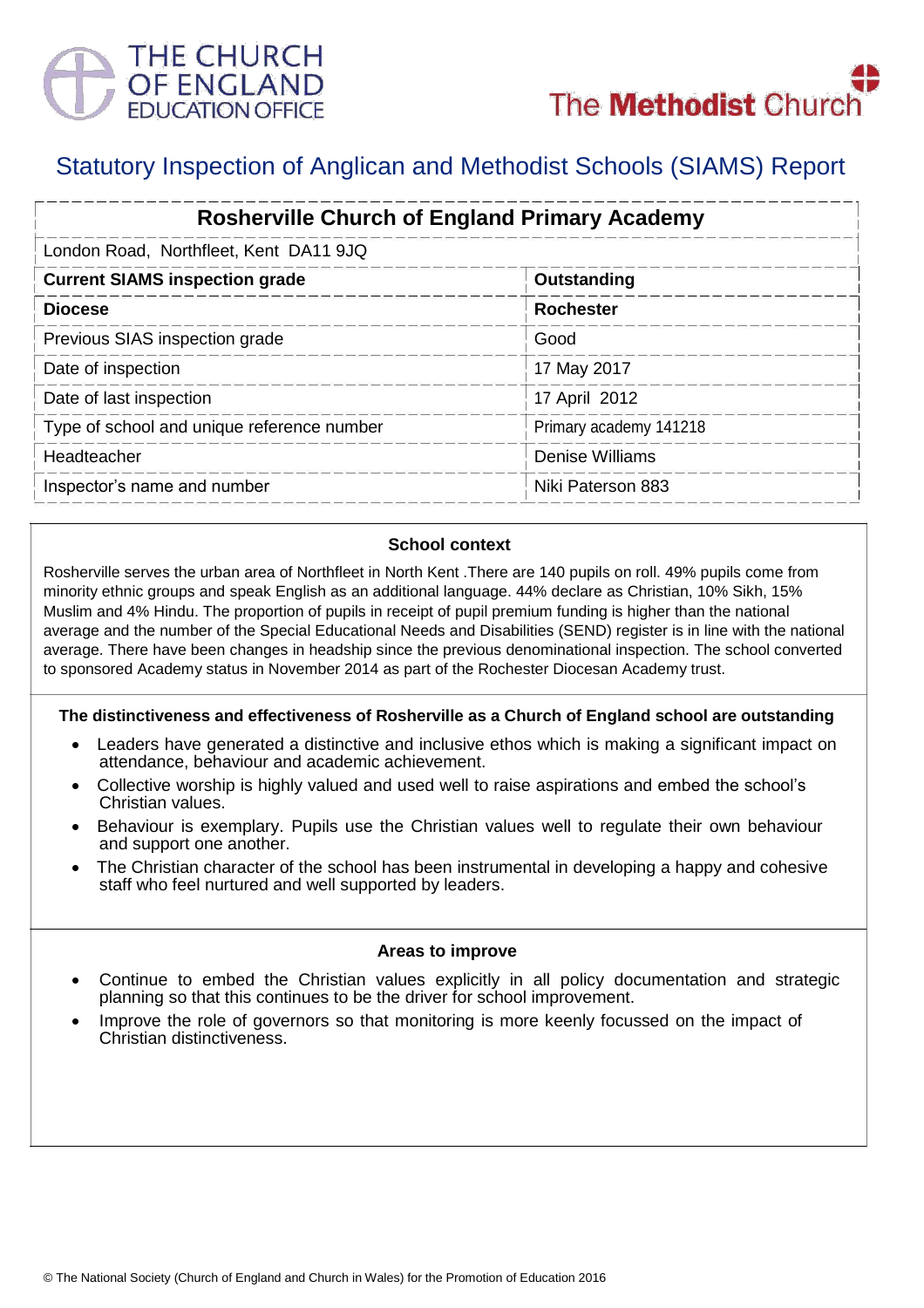### **The school, through its distinctive Christian character, is outstanding at meeting the needs of all learners**

The school has developed explicit Christian values of courage, fellowship, trust, thankfulness, wisdom and compassion which permeate the life of the school and the physical environment. A new prayer garden, reflection areas and outdoor communal displays are fully integrated into the celebration and expression of the values. This means that many opportunities are offered for the community to reflect upon their spiritual meaning on both a personal level and in lessons on a daily basis. Parents greatly appreciate how the school has developed an inclusive ethos, towards which they can contribute, feel valued and be supported. For example, families were invited to a Diwali celebration at the school led by parents from the Indian and Hindu communities. Leaders have worked hard to embed support systems for families which include the work of a family liaison officer. As a result, attendance has improved to be in line with national expectations. Pupils and school leaders can articulate how the school's values, embedded through the daily language of the school, have led to exemplary behaviour and improving attitudes to learning. One child explained, 'in the run up to SATS we're encouraged to use our value of wisdom and to trust in ourselves.' Pupils receive Christian value awards on a weekly basis for demonstrating the values in their learning, attitudes and behaviour. These affirmations are constantly on display in the hall and pupils value the opportunity to reflect upon their achievements and those of their peers. The values are supporting academic achievement which has improved rapidly over the last two years and is now in line with national expectations.

The reflective spaces in all classrooms are designed to be inclusive and to mirror the religious diversity of the school community as Christian prayers can be viewed alongside those of other faiths. Pupils as young as four can describe how the areas are used meaningfully throughout the day 'to help us be kind to one another' . Caring and mutually supportive relationships exist between new and established staff members which have been fostered by the collegiate style of school leaders. A challenging religious education (RE) curriculum is well designed to promote social, moral, spiritual, and cultural (SMSC) education. RE has an excellent profile within the school and is well taught, encouraging deep thinking and enquiry. The diversity within each classroom is used well to develop cohesion and understanding as pupils are asked to be 'the experts' in the classroom. As a result, pupils are developing good religious literacy and relationships are deeply respectful. Pupils have some awareness of Christianity as a worldwide faith and can describe how various Christian denominations celebrate their faith differently.

## **The impact of collective worship on the school community is outstanding**

Collective worship is highly valued and well planned to raise aspiration and to embed the Christian values. Pupils enter respectfully, engage well and are joyful in their praise. Worship is highly inclusive of the diversity within the cohort and all pupils attend. Worship is well led by a wide range of leaders, including staff, clergy of the two local churches, Family Trust and pupils from Key Stage 2. This ensures that pupils experience a wide variety of worshipping traditions. The school also encourages visits from charities to develop pupils' understanding of the school value of compassion. Elected pupils are members of a worship committee and are being developed as regular planners, leaders and evaluators of worship. The content of worship is well rooted in the teaching of Jesus Christ and pupils can describe how Christ is important to them as a role model. Pupils have a good measure of understanding of the Trinity which is reinforced both through physical display and in regular liturgy. Pupils are very familiar with Anglican traditions. They can describe how they have enjoyed the celebration of various festivals, such as harvest and Pentecost, and the observance of the Christian calendar. Parents welcome the opportunity to engage in worship and are encouraged to contribute prayers and suggest improvements. Both formal and informal prayer is made meaningful, as both pupils and staff are invited to be still and reflect upon the current needs of their community. The impact of worship is further embedded as pupils are encouraged to 'take God's message back to the classroom'. For example, each class leaves with a candle as the community declares, 'As we blow out the candle today, we take Your love with us on our way'. Regular monitoring of worship is carried out by staff and children, and is very effective in improving practice. However, monitoring by governors is less evident or clear in its purpose and does not yet directly lead to school improvement.

#### **The effectiveness of the leadership and management of the school as a church school is outstanding**

School leaders have taken robust action to promote a vision which is clearly rooted in distinctive Christian values. The vision has been developed with the input of the whole community including the parish church and, as a result, it is well understood and articulated by all. Leaders embody the belief that every child of any faith and of none is loved, nurtured and encouraged to live out their inherent worth. This has supported a continuous upward trend in academic standards, closed the gaps for disadvantaged pupils and ensured that SMSC remains at the heart of the curriculum. A strong relationship with two parish churches is clearly evidenced by the integral role of the two priests who are regular visitors to the school. The life of the school is communicated to the church members